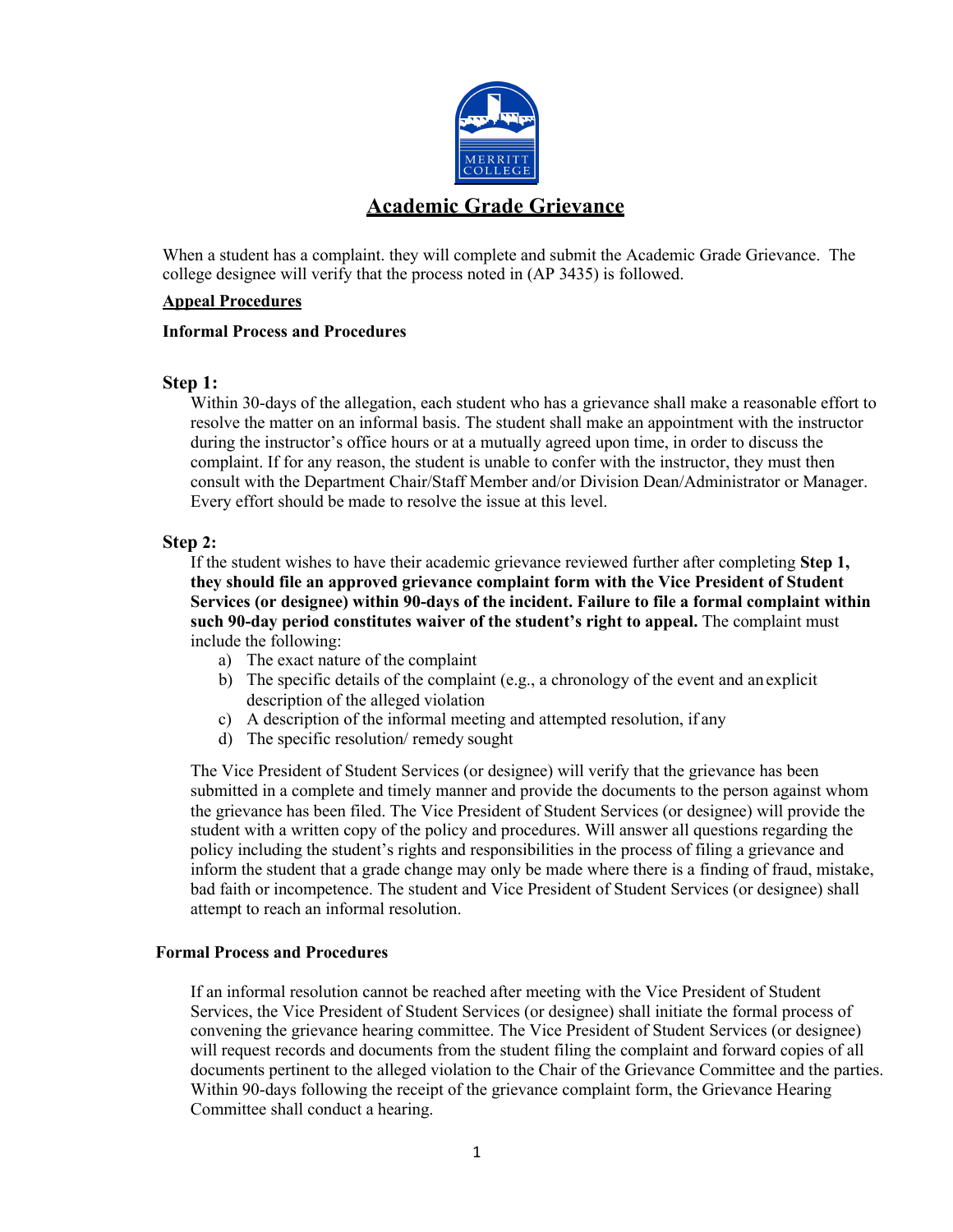

Present this petition and your summary to each of the following individuals who will attempt to resolve your request. In the absence of mistake, fraud, bad faith, or incompetence, the grade determined by the instructor shall be final.

 **By signing below (Instructor, Department Chair and/or Division Dean), I verify that:**

- **I have reviewed this student's petition.**
- **I have attempted resolving the issue via e-mail documentation.**
- **I am unable to resolve the grade change request.**

◻ I have met with the **Employee** and **have not** been able to resolve my grievance:

|                |                                                                                                                | Office: $\frac{1}{\sqrt{1-\frac{1}{2}}\sqrt{1-\frac{1}{2}}\sqrt{1-\frac{1}{2}}\sqrt{1-\frac{1}{2}}\sqrt{1-\frac{1}{2}}\sqrt{1-\frac{1}{2}}\sqrt{1-\frac{1}{2}}\sqrt{1-\frac{1}{2}}\sqrt{1-\frac{1}{2}}\sqrt{1-\frac{1}{2}}\sqrt{1-\frac{1}{2}}\sqrt{1-\frac{1}{2}}\sqrt{1-\frac{1}{2}}\sqrt{1-\frac{1}{2}}\sqrt{1-\frac{1}{2}}\sqrt{1-\frac{1}{2}}\sqrt{1-\frac{1}{2}}\sqrt{1-\frac{1}{2}}\sqrt{1-\frac{1}{$ |  |  |  |
|----------------|----------------------------------------------------------------------------------------------------------------|--------------------------------------------------------------------------------------------------------------------------------------------------------------------------------------------------------------------------------------------------------------------------------------------------------------------------------------------------------------------------------------------------------------|--|--|--|
|                |                                                                                                                | Employee Signature: Date: Date: Date:                                                                                                                                                                                                                                                                                                                                                                        |  |  |  |
| $\mathbb{R}^2$ | I have met with the <b>Employee's Supervisor or Dean</b> and have not been able to resolve my grievance: Print |                                                                                                                                                                                                                                                                                                                                                                                                              |  |  |  |
|                |                                                                                                                | Supervisor/Dean Name: <u>Cameran Communication</u> Office: Cameran Communication Communication Communication Communication                                                                                                                                                                                                                                                                                   |  |  |  |
|                |                                                                                                                |                                                                                                                                                                                                                                                                                                                                                                                                              |  |  |  |

**VPSS** Name:

**VPSS** Signature: Date: Date: Date: Date: Date: Date: Date: Date: Date: Date: Date: Date: Date: Date: Date: Date: Date: Date: Date: Date: Date: Date: Date: Date: Date: Date: Date: Date: Date: Date: Date: Date: Date: Date: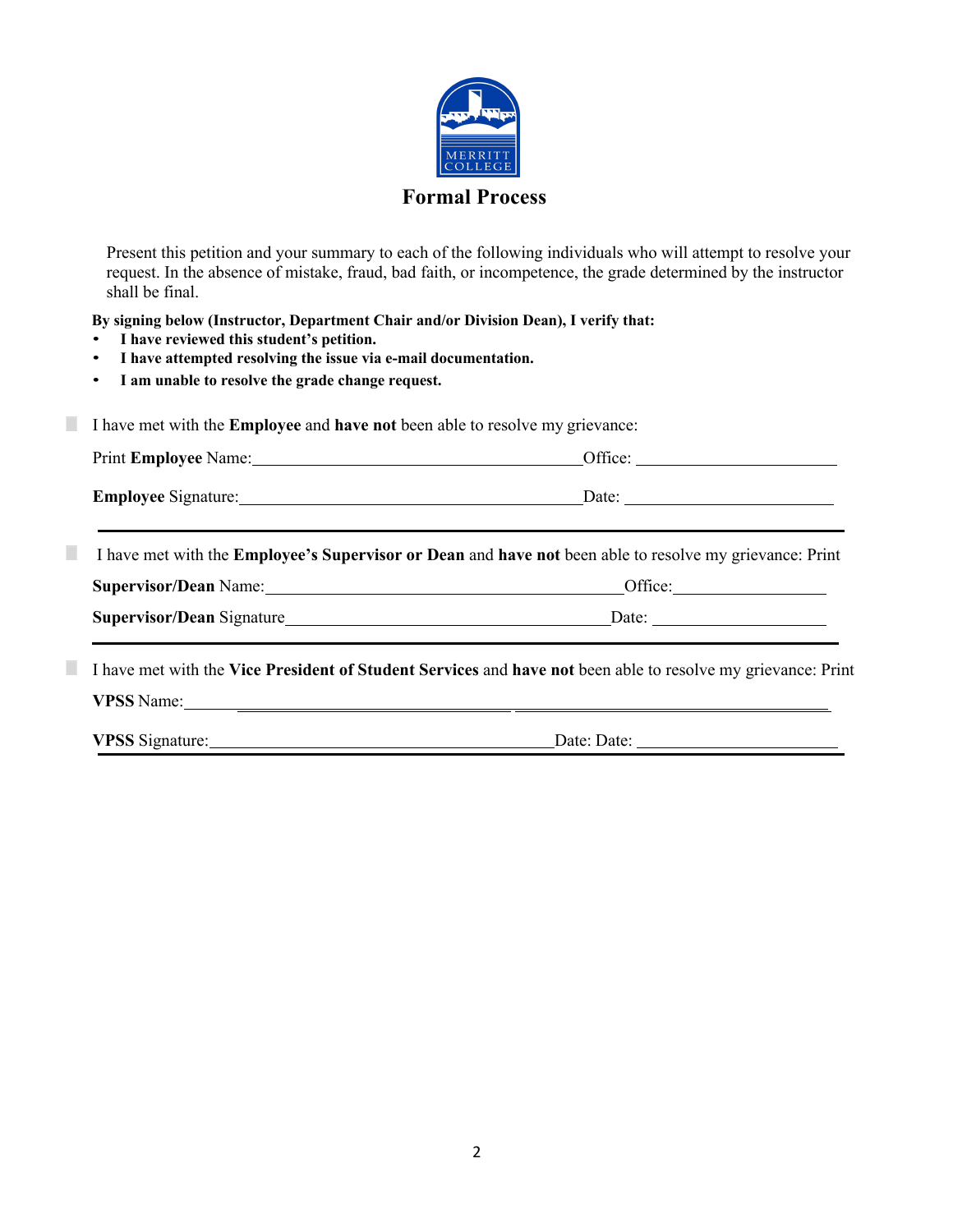

## **STEP 1**

### **File an approved grievance complaint form with the Vice President of Student Services (or designee) within 90 days of the incident**

The complaint must include the following:

- a) The exact nature of the complaint
- b) The specific details of the complaint (e.g., a chronology of the event and anexplicit description of the alleged violation
- c) A description of the informal meeting and attempted resolution, if any
- d) The specific resolution/ remedy sought

#### **(Education Code Section 76224)**

| Name: 2008. [2016] 2016. [2016] 2016. [2016] 2016. [2016] 2016. [2016] 2016. [2016] 2016. [2016] 2016. [2016] 2016. [2016] 2016. [2016] 2016. [2016] 2016. [2016] 2016. [2016] 2016. [2016] 2016. [2016] 2016. [2016] 2016. [2 |  |  |                                         |       |
|--------------------------------------------------------------------------------------------------------------------------------------------------------------------------------------------------------------------------------|--|--|-----------------------------------------|-------|
|                                                                                                                                                                                                                                |  |  |                                         |       |
|                                                                                                                                                                                                                                |  |  |                                         |       |
|                                                                                                                                                                                                                                |  |  |                                         |       |
|                                                                                                                                                                                                                                |  |  | City: State: State: Zip Code:           |       |
|                                                                                                                                                                                                                                |  |  | Date of Alleged Violation: / / / Class: | (Must |
| be filed within 90 school days)                                                                                                                                                                                                |  |  | Class Code and Course Title             |       |